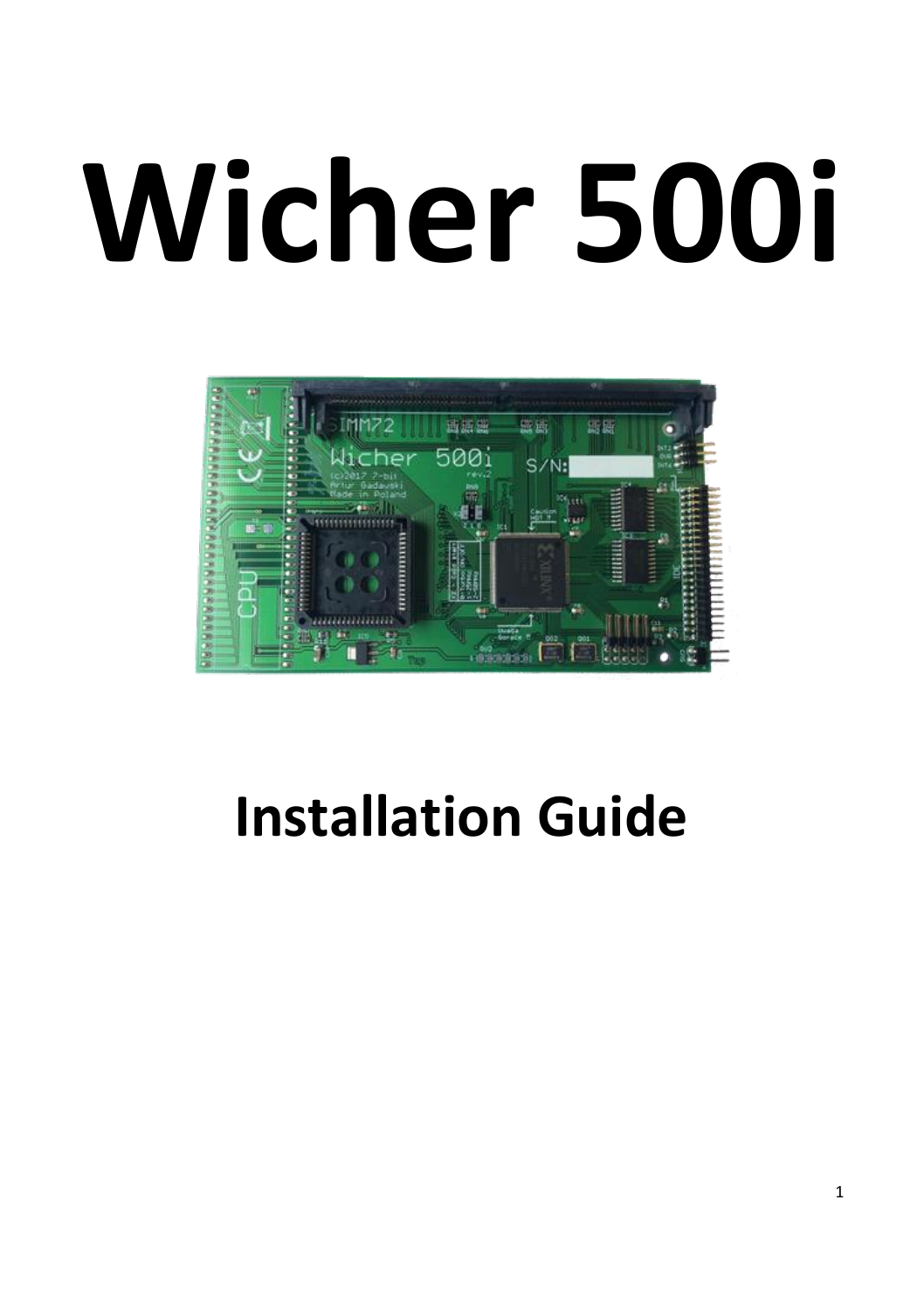## **Package contents**

Complete Wicher 500i package contains:

- **Wicher 500i**card in a protective case(CPU is not included),
- Two connection cables
- Installation Guide

### **Computer preparation**

**Every action regarding your Amiga's case disassembly should be performed with the computer being powered down.**

Before installing Wicher 500i card one should remove Amiga's case and dismantle the RF shielding. Next you should locate the U1 chip (MC68000 CPU) and remove it from its socket. This operation should be performed using a proper tooling.

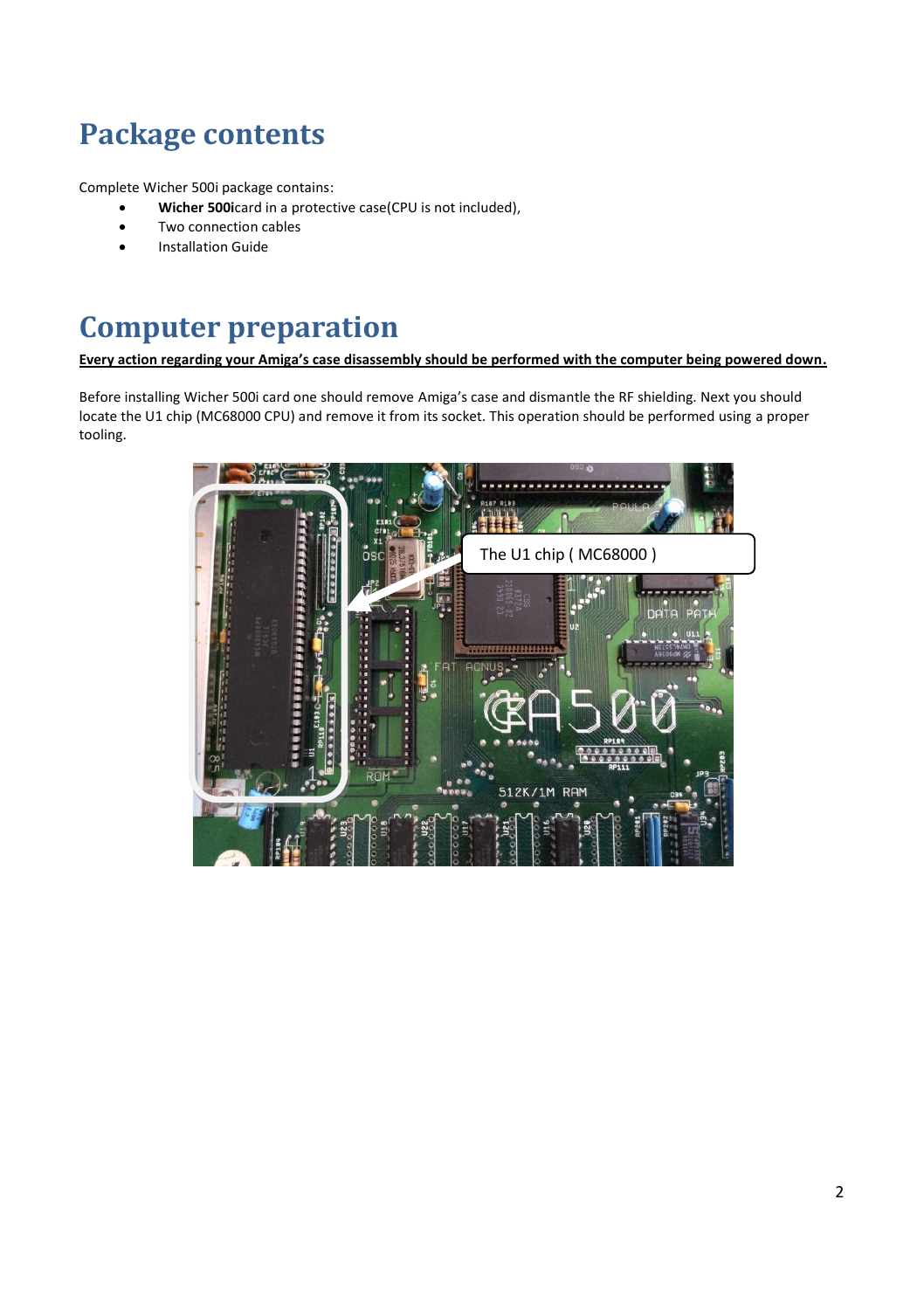## **Installing CPU in your Wicher 500i card**

Wicher 500i card supports the following processor models: MC68000, MC68HC000, MC68010 CPUs in PLCC68 packaging.

The CPU should be installed in the socket located on the card in the position indicated in the following picture.



#### **CAUTION!!!**

**Installation of the CPU should be performed in accordance with the markings visible on the socket and the chip itself. Incorrect installation may result in the damage to the CPU, the card or the computer.**

## **Turbo card installation**

#### **Installation of the card should always be performed with the Amiga being powered down.**

Wicher 500i turbo card has been designed for installation inside the Amiga A500/A500+ computer.

After removing the original MC68000 CPU, one can start the proper Wicher 500i turbo card installation. In order to carry it out, the pins found at the bottom side of the turbo card, should be carefully inserted into the U1 chip socket and then the card should be pressed gently until it seats firmly.

Then one should connect the two provided cables to the card's SV1 port, following the instructions presented below.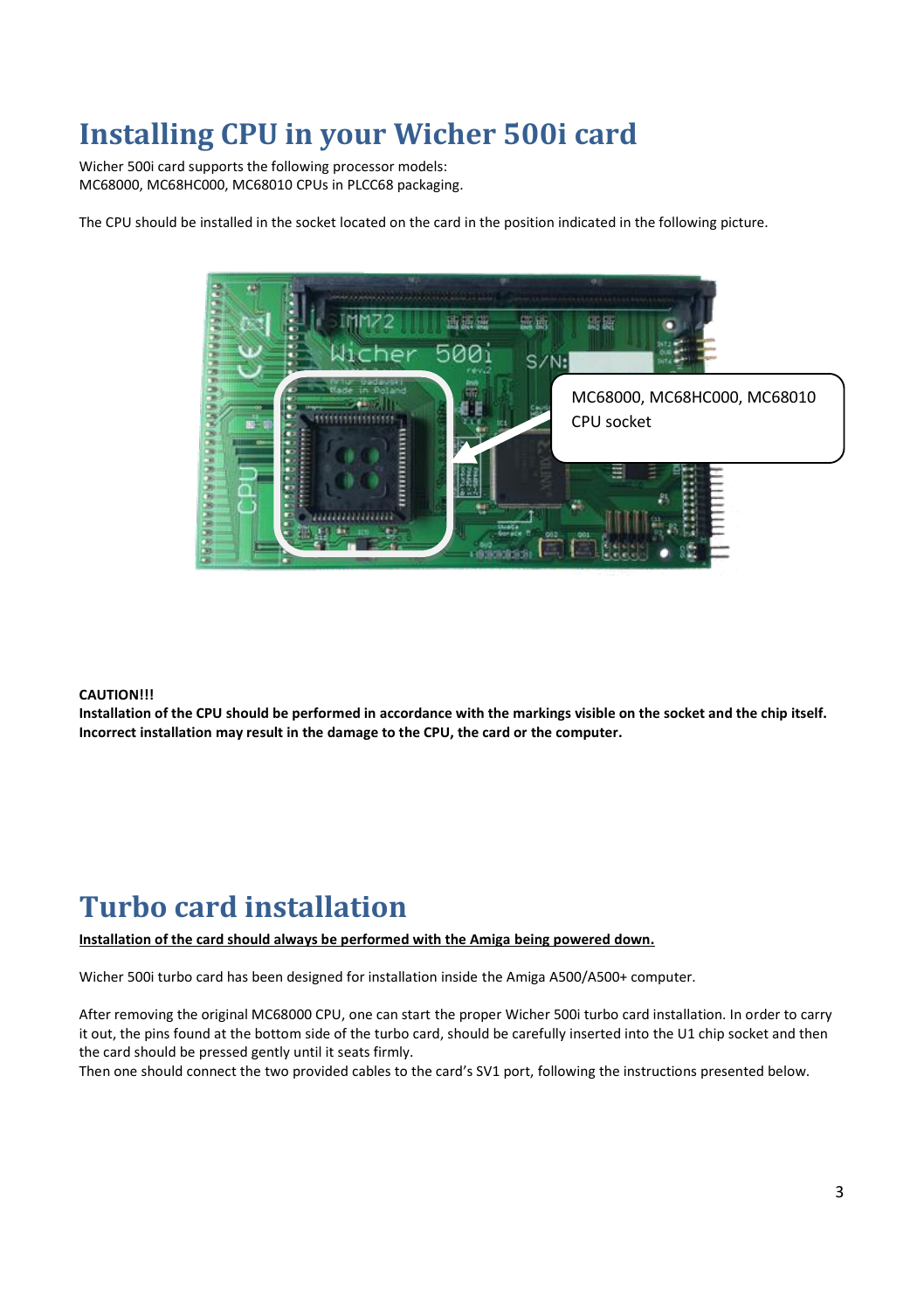

INT2 signal of the SV1 port should be connected to the 21<sup>st</sup> pin of the U7 (ODD CIA A) chip, whereas OVR signal of the SV1 port should be connected to the 29<sup>th</sup>pin of the U5 (Gary) chip. Both of the aforementioned U5 and U7 chips should be easy to locate on Amiga's motherboard.



Properly connected signal cables.

#### **CAUTION!!!**

**Please take special care when installing the PCB board and connecting the signal cables. Incorrect installation may result in the damage to the computer or the turbo card.**

When Wicher 500i card is properly installed, you can finally put it through its paces.